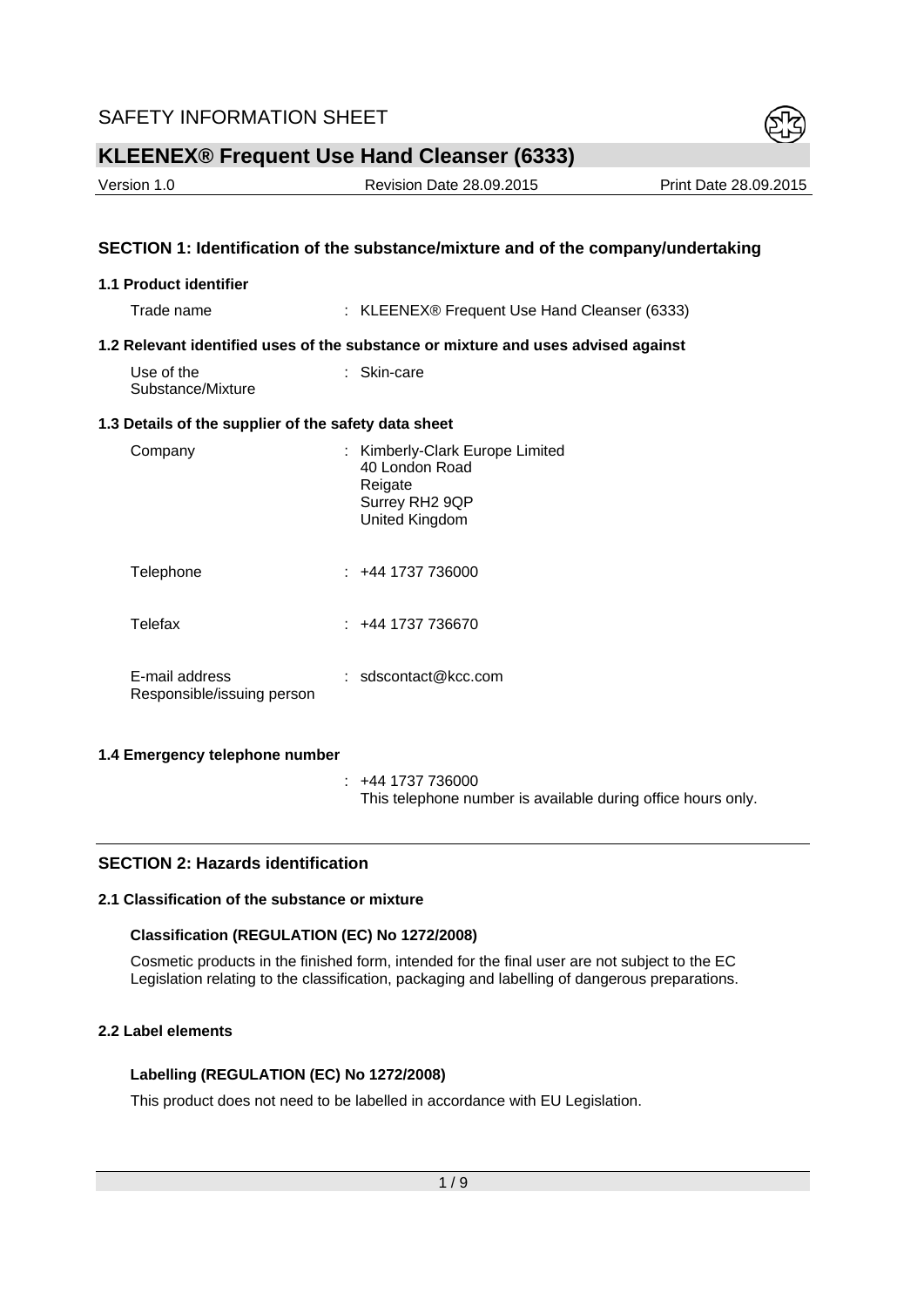

Version 1.0 Revision Date 28.09.2015 Print Date 28.09.2015

#### **2.3 Other hazards**

This substance/mixture contains no components considered to be either persistent, bioaccumulative and toxic (PBT), or very persistent and very bioaccumulative (vPvB) at levels of 0.1% or higher. No hazards resulting from the material as supplied.

#### **SECTION 3: Composition/information on ingredients**

#### **3.2 Mixtures**

#### **Composition/information on ingredients**

AQUA, SODIUM LAURETH SULFATE, SODIUM CHLORIDE, DISODIUM COCOAMPHODIACETATE, COCO GLUCOSIDE, COCAMIDOPROPYL BETAINE, PEG-7 GLYCERYL COCOATE, CITRIC ACID, BENZYL ALCOHOL, SODIUM BENZOATE, POTASSIUM **SORBATE** 

# **SECTION 4: First aid measures**

#### **4.1 Description of first aid measures**

| General advice          | : No hazards which require special first aid measures.                                                |
|-------------------------|-------------------------------------------------------------------------------------------------------|
| If inhaled              | : Not required under normal use.                                                                      |
| In case of skin contact | : Not required under normal use.                                                                      |
| In case of eye contact  | : Flush eyes with water as a precaution.<br>If eye irritation persists, consult a specialist.         |
| If swallowed            | : Not required under normal use.<br>Do NOT induce vomiting.<br>If symptoms persist, call a physician. |

#### **4.2 Most important symptoms and effects, both acute and delayed**

| Symptoms | No information available. |
|----------|---------------------------|
|----------|---------------------------|

#### **4.3 Indication of any immediate medical attention and special treatment needed**

| : No hazards which require special first aid measures.<br>Treatment |
|---------------------------------------------------------------------|
|---------------------------------------------------------------------|

#### **SECTION 5: Firefighting measures**

# **5.1 Extinguishing media**

| Suitable extinguishing media | : Use extinguishing measures that are appropriate to local<br>circumstances and the surrounding environment. |
|------------------------------|--------------------------------------------------------------------------------------------------------------|
|                              |                                                                                                              |

# **5.2 Special hazards arising from the substance or mixture**

| Specific hazards during | : No information available. |
|-------------------------|-----------------------------|
| firefighting            |                             |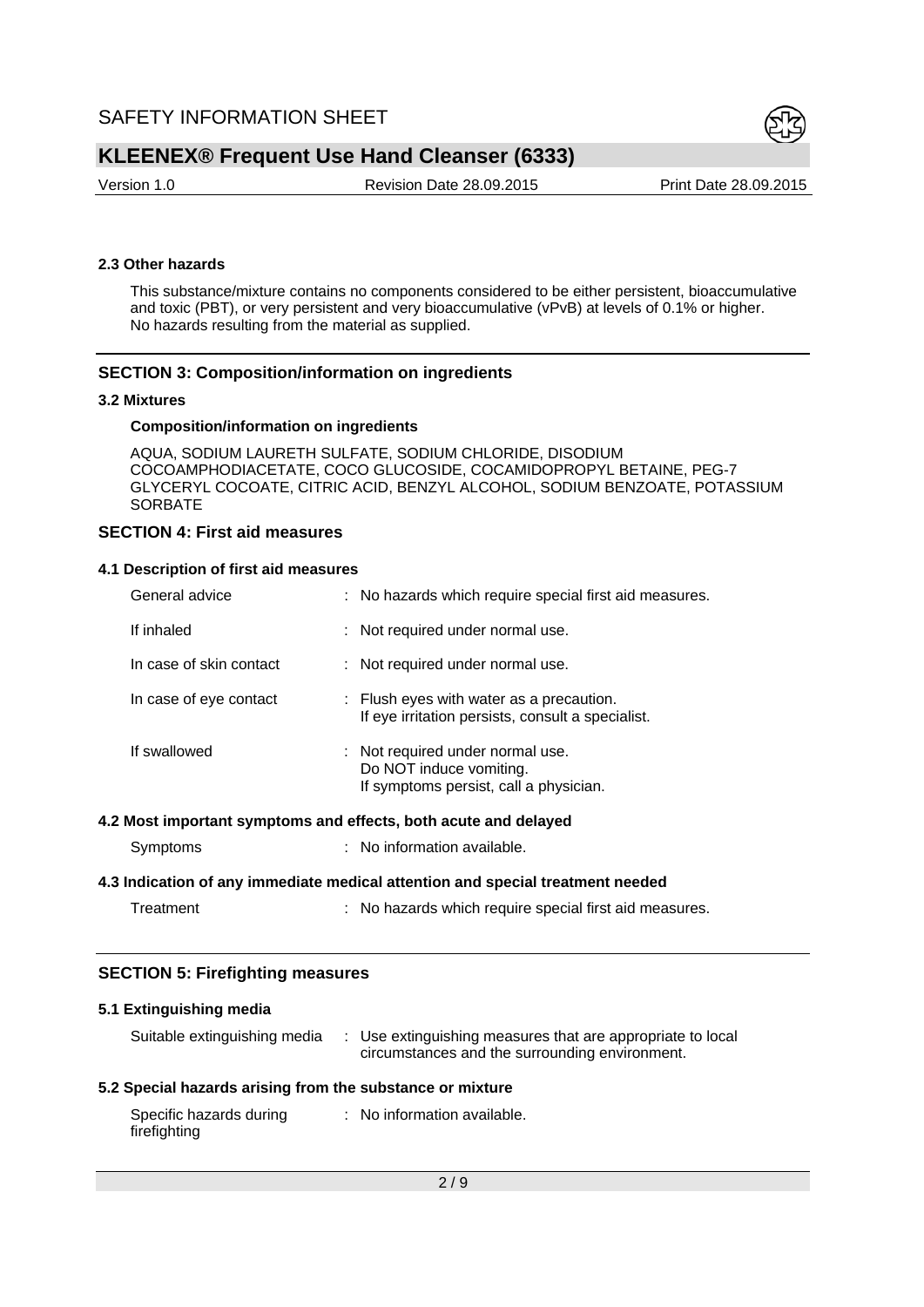

| <b>WELLING TO FURNISHE USE HAND CIESISE</b> (0000)        |  |                                                                                                                                                                        |                       |
|-----------------------------------------------------------|--|------------------------------------------------------------------------------------------------------------------------------------------------------------------------|-----------------------|
| Version 1.0                                               |  | Revision Date 28.09.2015                                                                                                                                               | Print Date 28.09.2015 |
|                                                           |  |                                                                                                                                                                        |                       |
| Hazardous combustion<br>products                          |  | : Carbon monoxide, carbon dioxide and unburned<br>hydrocarbons (smoke).                                                                                                |                       |
| 5.3 Advice for firefighters                               |  |                                                                                                                                                                        |                       |
| for firefighters                                          |  | Special protective equipment : In the event of fire, wear self-contained breathing apparatus.                                                                          |                       |
| Further information                                       |  | : Product contains a high percentage of water. Fire residues<br>and contaminated fire extinguishing water must be disposed<br>of in accordance with local regulations. |                       |
| <b>SECTION 6: Accidental release measures</b>             |  |                                                                                                                                                                        |                       |
|                                                           |  | 6.1 Personal precautions, protective equipment and emergency procedures                                                                                                |                       |
| Personal precautions                                      |  | : Material can create slippery conditions.                                                                                                                             |                       |
| <b>6.2 Environmental precautions</b>                      |  |                                                                                                                                                                        |                       |
| Environmental precautions                                 |  | : No special environmental precautions required.                                                                                                                       |                       |
| 6.3 Methods and materials for containment and cleaning up |  |                                                                                                                                                                        |                       |
| Methods for cleaning up                                   |  | Wipe up with absorbent material (e.g. cloth, fleece).<br>Keep in suitable, closed containers for disposal.                                                             |                       |

# **6.4 Reference to other sections**

For personal protection see section 8.

# **SECTION 7: Handling and storage**

#### **7.1 Precautions for safe handling**

| Advice on safe handling                            | : No special handling advice required.            |
|----------------------------------------------------|---------------------------------------------------|
| Advice on protection against<br>fire and explosion | : Normal measures for preventive fire protection. |

# **7.2 Conditions for safe storage, including any incompatibilities**

| Requirements for storage<br>areas and containers | : Keep container tightly closed in a dry and well-ventilated<br>place. |
|--------------------------------------------------|------------------------------------------------------------------------|
| Advice on common storage                         | : No special restrictions on storage with other products.              |
| Other data                                       | : No decomposition if stored and applied as directed.                  |

# **7.3 Specific end use(s)**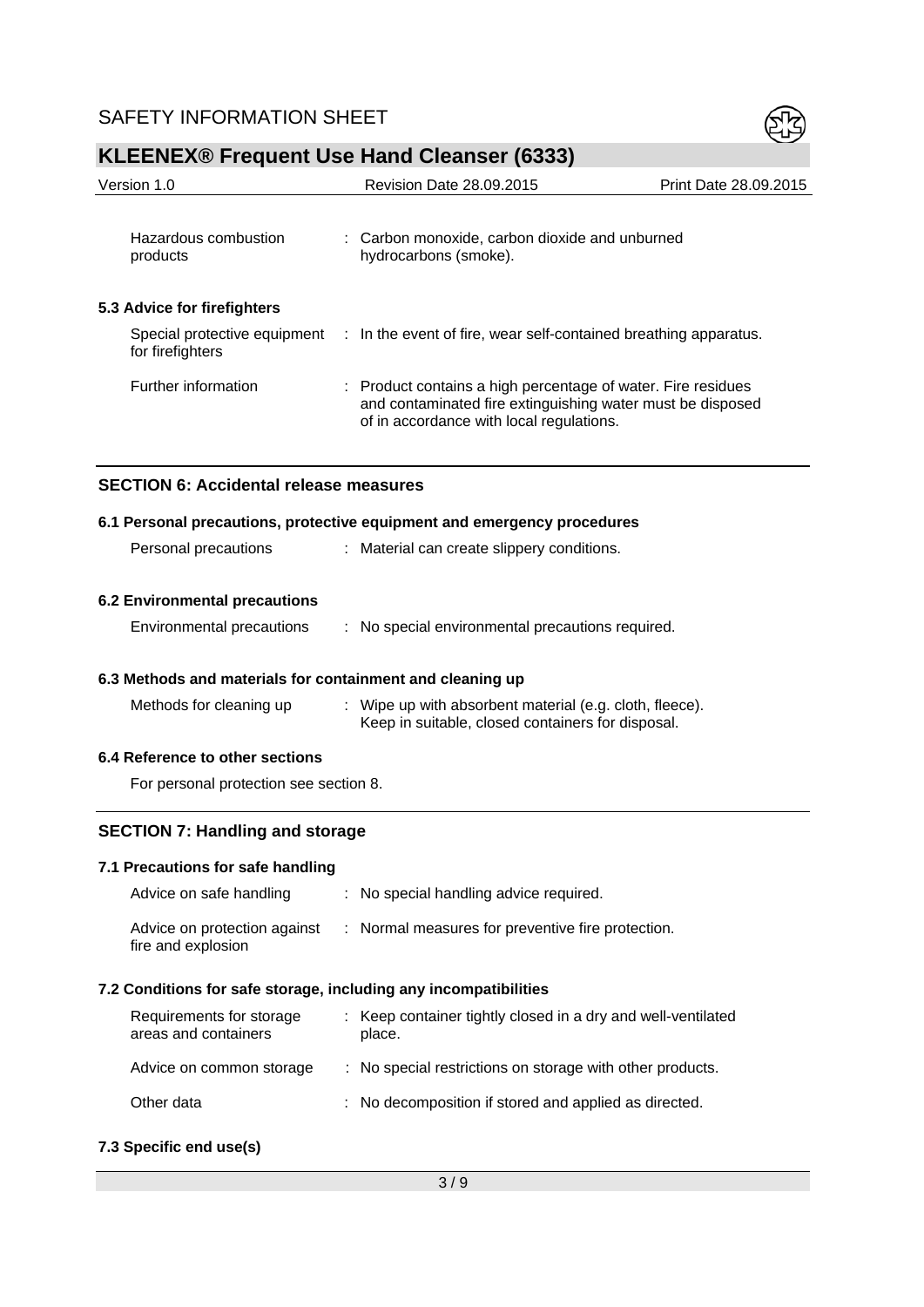# SAFETY INFORMATION SHEET



# **KLEENEX® Frequent Use Hand Cleanser (6333)**

| Version 1.0 | <b>Revision Date 28.09.2015</b> | Print Date 28,09,2015 |
|-------------|---------------------------------|-----------------------|
|             |                                 |                       |

Specific use(s) : Skin-care

# **SECTION 8: Exposure controls/personal protection**

#### **8.1 Control parameters**

Contains no substances with occupational exposure limit values.

#### **8.2 Exposure controls**

| Personal protective equipment          |  |                                                  |
|----------------------------------------|--|--------------------------------------------------|
| Eye protection                         |  | : Not required under normal use.                 |
| Hand protection                        |  |                                                  |
| <b>Remarks</b>                         |  | : not required under normal use                  |
| Skin and body protection               |  | : Not required under normal use.                 |
| Respiratory protection                 |  | : Not required under normal use.                 |
| Protective measures                    |  | : No special protective equipment required.      |
| <b>Environmental exposure controls</b> |  |                                                  |
| General advice                         |  | : No special environmental precautions required. |

## **SECTION 9: Physical and chemical properties**

#### **9.1 Information on basic physical and chemical properties**

| Appearance          | : liquid              |
|---------------------|-----------------------|
| Colour              | $:$ clear, light pink |
| Odour               | $:$ No data available |
| Odour Threshold     | ∶ No data available   |
| pН                  | $:5-6$                |
| Melting point/range | $\cdot$ -2 °C.        |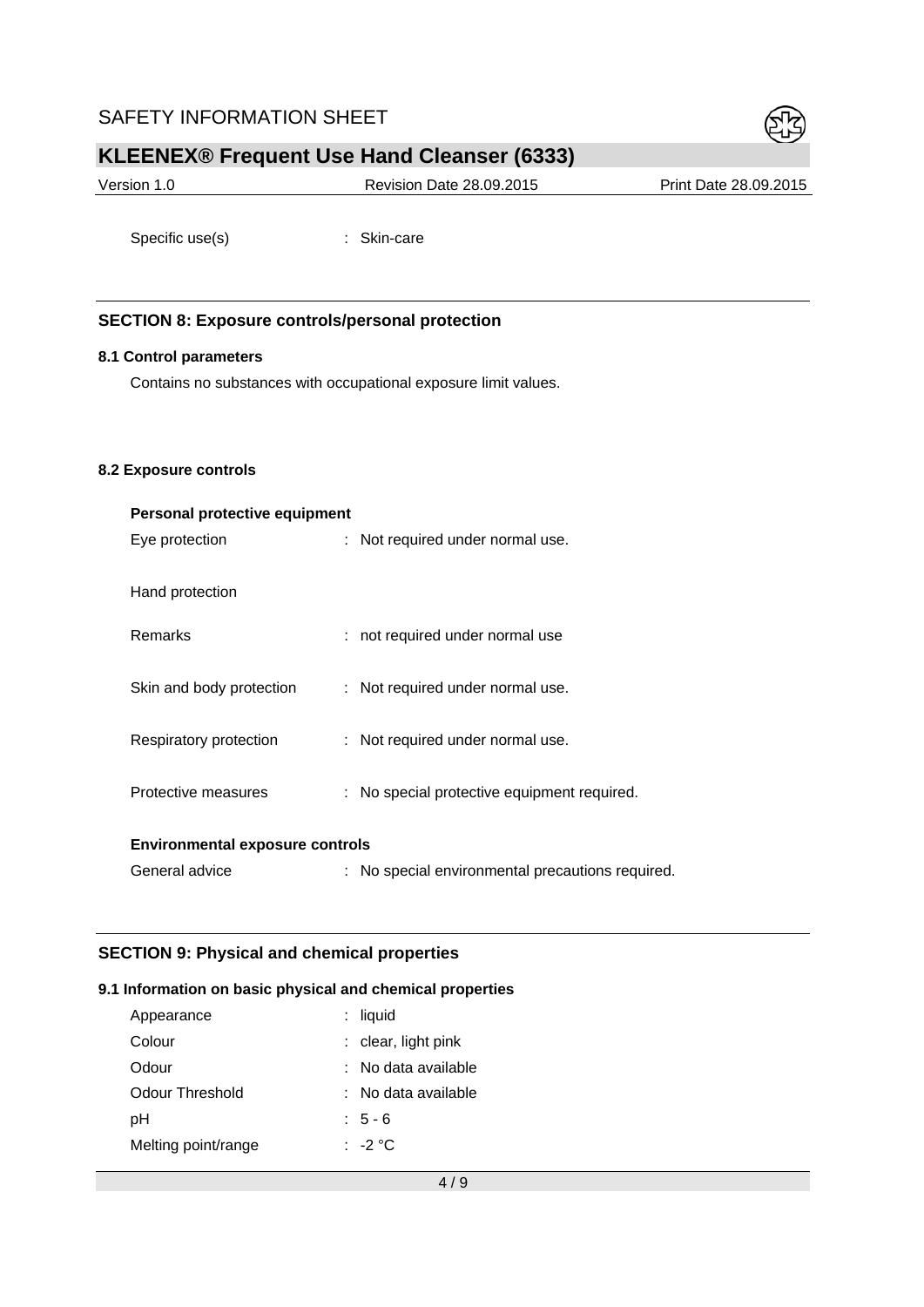

| Version 1.0 |  |
|-------------|--|
|             |  |

Revision Date 28.09.2015 Print Date 28.09.2015

| Boiling point/boiling range                |   | No data available  |
|--------------------------------------------|---|--------------------|
| Flash point                                | t | does not flash     |
| <b>Evaporation rate</b>                    |   | No data available  |
| Flammability (solid, gas)                  |   | No data available  |
| Burning rate                               | t | No data available  |
| Lower explosion limit                      | t | No data available  |
| Upper explosion limit                      | t | No data available  |
| Vapour pressure                            |   | similar to water   |
| Relative vapour density                    |   | No data available  |
| Relative density                           | t | $1.006 - 1.015$    |
|                                            |   |                    |
| Water solubility                           | İ | completely soluble |
| Solubility in other solvents               |   | No data available  |
| Partition coefficient: n-<br>octanol/water | t | No data available  |
| Ignition temperature                       | t | No data available  |
| Thermal decomposition                      | t | No data available  |
| Viscosity, dynamic                         |   | No data available  |
| Viscosity, kinematic                       |   | No data available  |
| <b>Explosive properties</b>                | t | No data available  |

# **9.2 Other information**

none

# **SECTION 10: Stability and reactivity**

#### **10.1 Reactivity**

Stable under recommended storage conditions.

## **10.2 Chemical stability**

No decomposition if stored and applied as directed.

# **10.3 Possibility of hazardous reactions**

| Hazardous reactions |  | No hazards to be specially mentioned. |
|---------------------|--|---------------------------------------|
|---------------------|--|---------------------------------------|

## **10.4 Conditions to avoid**

Conditions to avoid : No data available

# **10.5 Incompatible materials**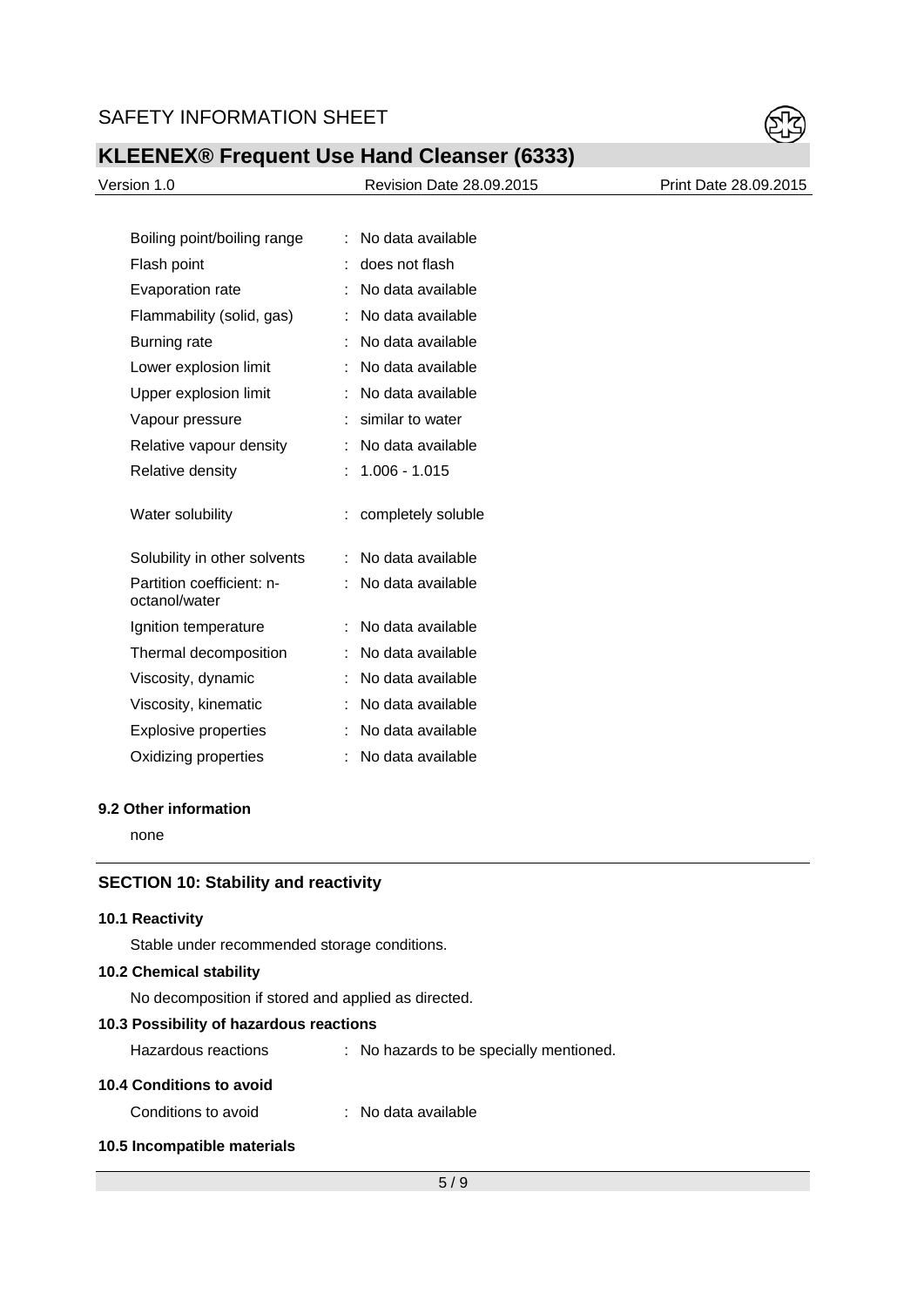# SAFETY INFORMATION SHEET



# **KLEENEX® Frequent Use Hand Cleanser (6333)**

| Version 1.0                           | <b>Revision Date 28.09.2015</b>                | Print Date 28.09.2015 |
|---------------------------------------|------------------------------------------------|-----------------------|
|                                       |                                                |                       |
| Materials to avoid                    | $:$ None.                                      |                       |
| 10.6 Hazardous decomposition products |                                                |                       |
| Hazardous decomposition<br>products   | : Stable under recommended storage conditions. |                       |
| Other information                     | : Stable under recommended storage conditions. |                       |
|                                       |                                                |                       |

# **SECTION 11: Toxicological information**

# **11.1 Information on toxicological effects**

| <b>Product</b>                                |                                                                                                                              |
|-----------------------------------------------|------------------------------------------------------------------------------------------------------------------------------|
| Skin corrosion/irritation                     | : According to the classification criteria of the European Union,<br>the product is not considered as being a skin irritant. |
| Serious eye damage/eye<br>irritation          | : According to the classification criteria of the European Union,<br>the product is not considered as being an eye irritant. |
| Respiratory or skin<br>sensitisation          | Based on available data, the classification criteria are not met.                                                            |
| Germ cell mutagenicity                        |                                                                                                                              |
| Germ cell mutagenicity-<br>Assessment         | Contains no ingredient listed as a mutagen                                                                                   |
| Carcinogenicity -<br>Assessment               | Contains no ingredient listed as a carcinogen                                                                                |
| Reproductive toxicity -<br>Assessment         | Contains no ingredient listed as toxic to reproduction                                                                       |
| STOT - single exposure                        | Remarks: No data available                                                                                                   |
| STOT - repeated exposure                      | Remarks: No data available                                                                                                   |
| Aspiration toxicity                           | No aspiration toxicity classification                                                                                        |
| Further information                           | The product contains no substances which at their given<br>concentration, are considered to be hazardous to health.          |
| <b>Components:</b><br>Sodium laureth sulfate: |                                                                                                                              |
| Acute oral toxicity                           | : LD50 : 15,000 mg/kg                                                                                                        |
| Acute dermal toxicity                         | : LD50 Rabbit: 3,658 mg/kg                                                                                                   |
| Skin corrosion/irritation                     | : Species: Rabbit<br><b>Result: Skin irritation</b>                                                                          |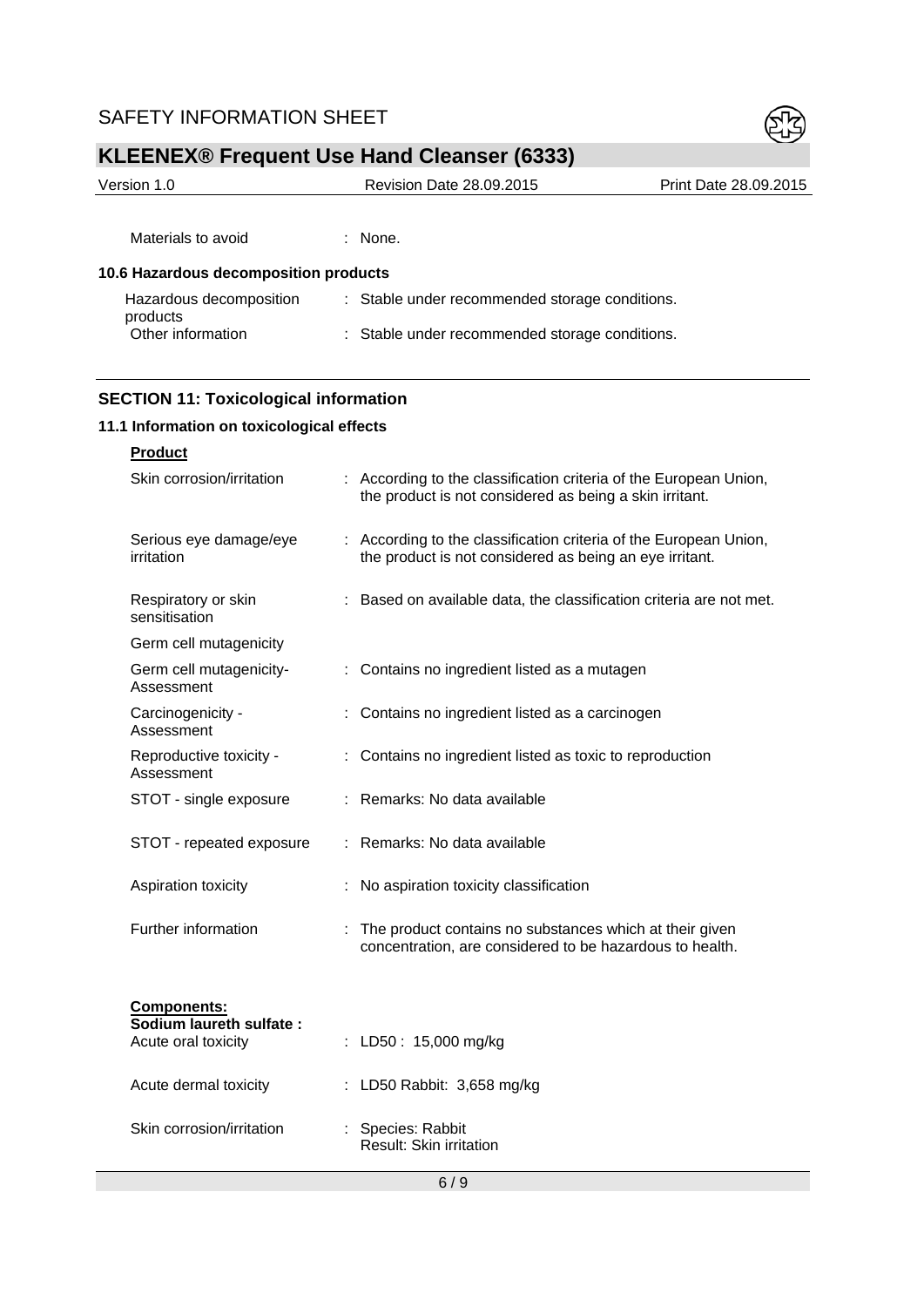# SAFETY INFORMATION SHEET



# **KLEENEX® Frequent Use Hand Cleanser (6333)**

| Version 1.0 | Revision Date 28.09.2015 | Print Date 28.09.2015 |
|-------------|--------------------------|-----------------------|
|             |                          |                       |

Serious eye damage/eye : Result: Risk of serious damage to eyes. irritation

# **SECTION 12: Ecological information**

#### **12.1 Toxicity**

| <b>Product:</b>               |                                                 |
|-------------------------------|-------------------------------------------------|
| Toxicity to fish              | No data available                               |
|                               |                                                 |
| <b>Components:</b>            |                                                 |
| Sodium laureth sulfate:       |                                                 |
| Toxicity to fish              | : $LC50:25 \text{ mg/l}$<br>Exposure time: 96 h |
| Toxicity to daphnia and other | : $EC50:86.09$ mg/l                             |
| aquatic invertebrates         | Exposure time: 48 h                             |
| Toxicity to algae             | : EC50 : 115.072 mg/l                           |
|                               | Exposure time: 72 h                             |

# **12.2 Persistence and degradability**

#### **Product:**

| Biodegradability | : No information available. |
|------------------|-----------------------------|
|------------------|-----------------------------|

#### **Components:**

**Sodium laureth sulfate :** 

| sulum luuretti sullute . |                                 |
|--------------------------|---------------------------------|
| Biodegradability         | : Result: Readily biodegradable |
|                          |                                 |

#### **12.3 Bioaccumulative potential**

# **Product:**

| <b>Bioaccumulation</b> |  | : No data available |
|------------------------|--|---------------------|
|------------------------|--|---------------------|

#### **Components: Sodium laureth sulfate :**  Partition coefficient: n-: log Pow: 1.22

#### octanol/water **12.4 Mobility in soil**

# **Product:**

| Distribution among         | : No data available |
|----------------------------|---------------------|
| environmental compartments |                     |

# **12.5 Results of PBT and vPvB assessment**

#### **Product:**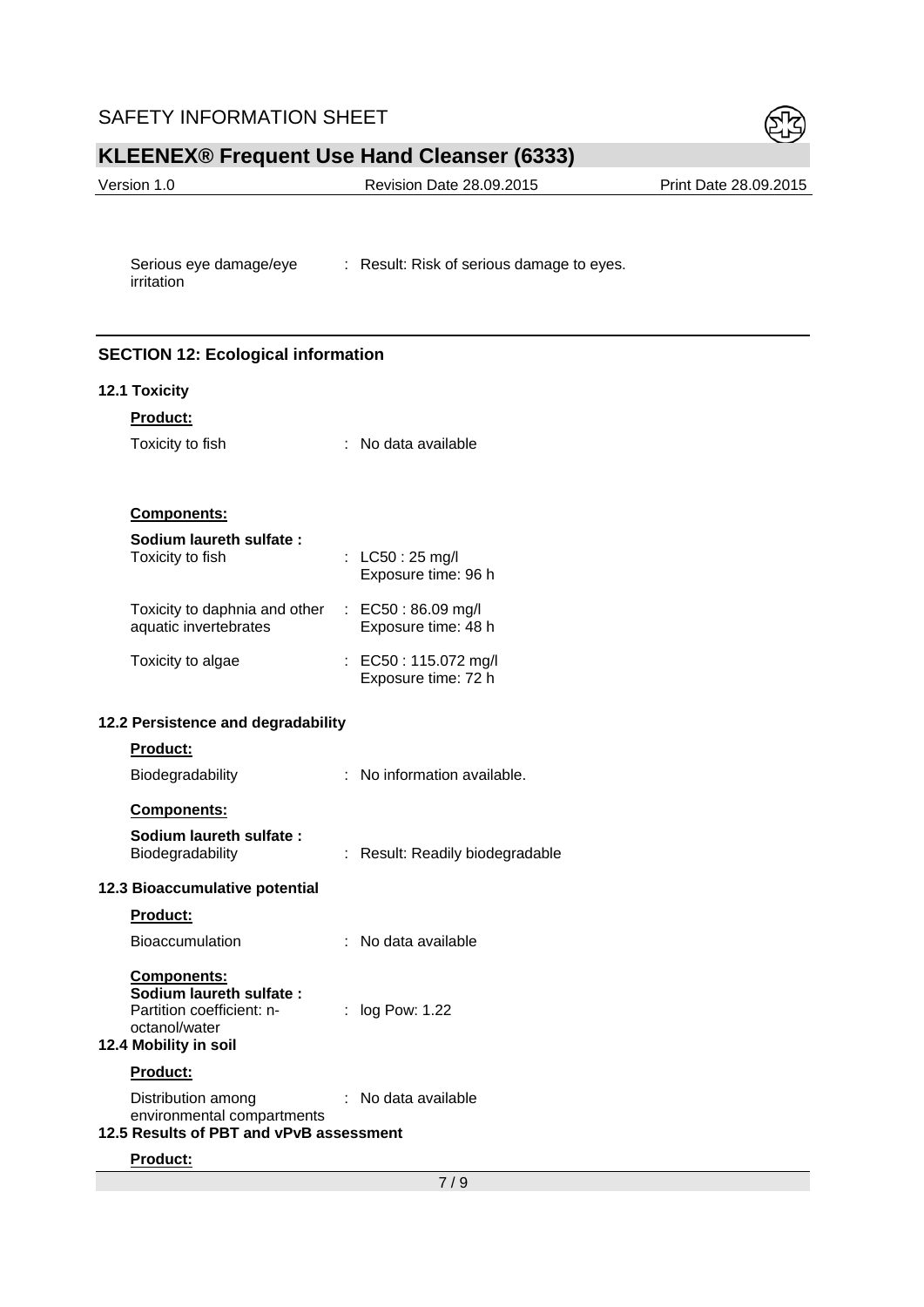

| Version 1.0                          | <b>Revision Date 28,09,2015</b>                                                                                                                                                                                       | Print Date 28.09.2015 |
|--------------------------------------|-----------------------------------------------------------------------------------------------------------------------------------------------------------------------------------------------------------------------|-----------------------|
| Assessment                           | : This substance/mixture contains no components considered                                                                                                                                                            |                       |
|                                      | to be either persistent, bioaccumulative and toxic (PBT), or<br>very persistent and very bioaccumulative (vPvB) at levels of<br>0.1% or higher., Based on available data, the classification<br>criteria are not met. |                       |
| 12.6 Other adverse effects           |                                                                                                                                                                                                                       |                       |
| <b>Product:</b>                      |                                                                                                                                                                                                                       |                       |
| Additional ecological<br>information | : There is no data available for this product.                                                                                                                                                                        |                       |

# **SECTION 13: Disposal considerations**

#### **13.1 Waste treatment methods**

| Product                | : Dispose of in accordance with local regulations.                                              |
|------------------------|-------------------------------------------------------------------------------------------------|
| Contaminated packaging | : Empty remaining contents.<br>Dispose of as unused product.<br>Do not re-use empty containers. |

#### **SECTION 14: Transport information**

#### **14.1 UN number**

Not regulated as a dangerous good

#### **14.2 UN proper shipping name**

Not regulated as a dangerous good

# **14.3 Transport hazard class(es)**

Not regulated as a dangerous good

#### **14.4 Packing group**

Not regulated as a dangerous good

# **14.5 Environmental hazards**

Not regulated as a dangerous good

# **14.6 Special precautions for user**  Not applicable

**14.7 Transport in bulk according to Annex II of MARPOL 73/78 and the IBC Code**  Not applicable for product as supplied.

## **SECTION 15: Regulatory information**

**15.1 Safety, health and environmental regulations/legislation specific for the substance or mixture**